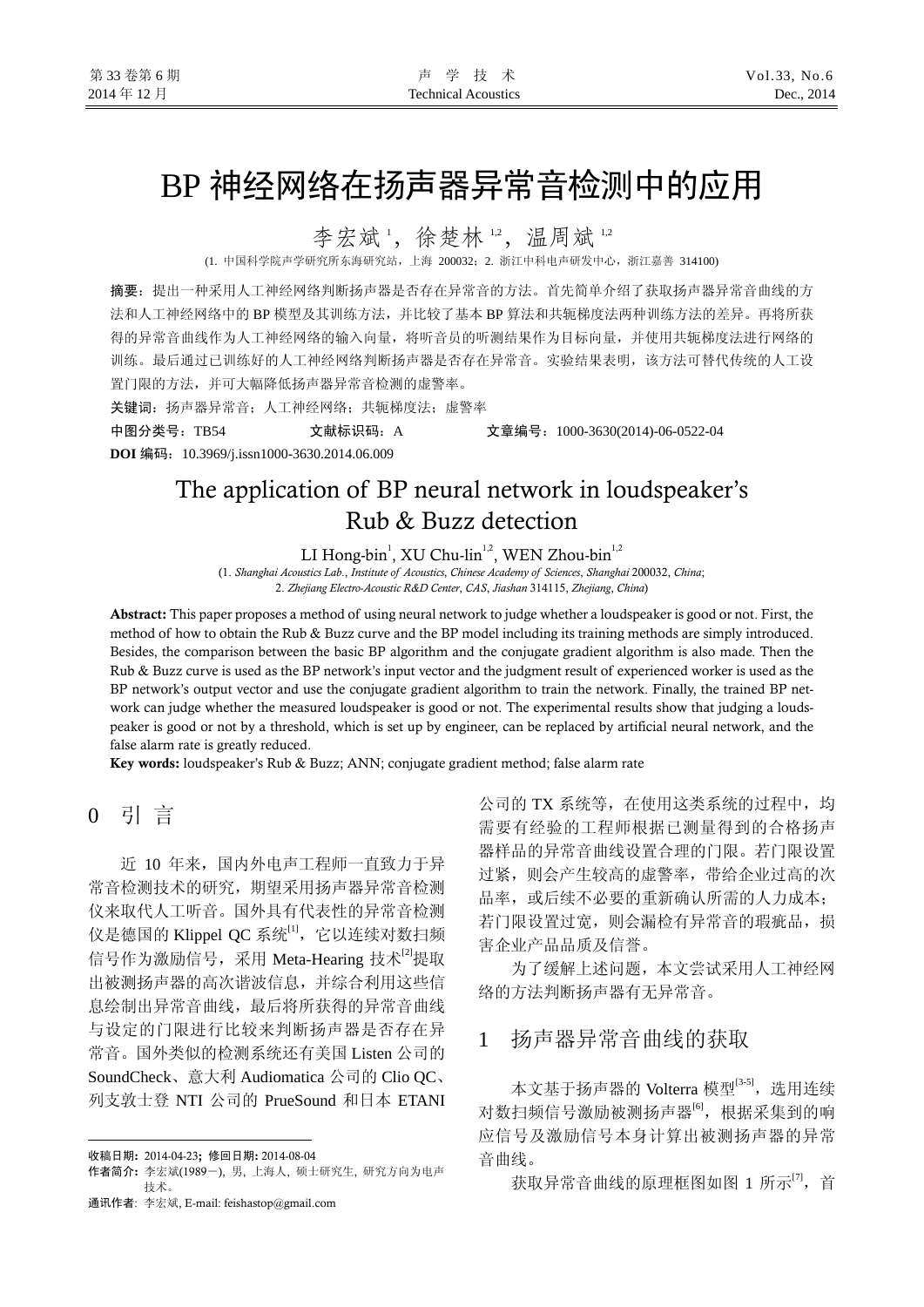先,通过连续对数扫频信号 *u*(*t*) 激励被测扬声器, 获得该扬声器的响应信号 *y*(*t*),通过 *y*(*t*)和 *u*(*t*)可计  $\Pi$ 出该扬声器的冲激响应  $h(t) = \inf\{Y(\omega)/U(\omega)\}\$ 。 然后,选则合适的滤波器阶数[8],提取 *h*(*t*)中表征低 次谐波响应的 *h' t*( ) ,并将激励信号 *u*(*t*)与 *h' t*( ) 做卷 积, 即可获得表征低次谐波响应的信号  $v'(t)$  。最 后,计算 *y*(*t*)与 *y' t*( ) 的差值即得到表征扬声器异常 音的高次谐波响应<sup>[7]</sup>,再提取该高次谐波响应的绝 对值的包络,此包络即为异常音曲线 *r*(*t*)。



图 1 获取异常音曲线的原理框图 Fig.1 The diagram of obtaining the Rub&Buzz curve

## 2 人工神经网络与异常音判决

在获得了扬声器的异常音曲线之后,通常的做 法是由工程师根据合格样品的异常音曲线设定门 限,然后将被测扬声器的异常音曲线与该门限进行 比较以判断扬声器是否存在异常音。由于需要工程 师凭经验设定门限,而门限的高低或宽严又决定了 虚警率和漏检率的大小,对产品质量管控依然带来 一些不确定因素。为了避免这一难题,本文尝试采 用人工神经网络的方法,通过对合格品和不良品的 异常音曲线的训练来判断扬声器有无异常音。

人工神经网络是一种利用大量的简单计算单元 (神经元)构成的非线性系统,它模仿人脑神经系统 的信息处理、存储及检索功能,具有较好的学习、记 忆和推理等智能处理能力。利用人工神经网络所具 有的高度并行性和非线性,以及良好的容错性与联 想记忆、自学习功能等突出特点,期望其替代传统 的门限设置方法,并获得较高的异常音判断正确率。

#### $2.1$  人工神经网络模型 $^{[9]}$

限于本文的实际应用,本文中使用如图 2 所示 的 BP 人工神经网络 $^{[9]}$ ,其输入向量( $x_{\rm p}, x_{\rm p},$ ...,  $x_{\rm n}$ ) 为 扬声器的异常音曲线,目标向量(y<sub>1</sub>, y<sub>2</sub>,…, y<sub>n</sub>)为听音 员的测试结果(1-0 表示有异常音,0-1 表示无异常 音)。

#### 2.2 人工神经网络的训练

人工神经网络需要通过训练才能达到预先设



定的功能,该训练也称为学习,指的是神经网络在 受到外部环境的刺激下调整神经网络的参数,使神 经网络以一种新的方式对外部环境作出反应的一 个过程。不同的训练方法,其训练成功的难易程度 及速度会大不相同。本节简单介绍在模式识别领域 中广泛应用的基本 BP 算法及其改进算法。

#### 2.2.1 基本反向传播(Back-Propagation, BP)算法

BP 网络的训练过程包括正向传播和反向传播 两部分<sup>[9]</sup>。BP 算法<sup>[10]</sup>即误差的反向传播算法是前向 网络由教师监督学习的普遍采用的有效方法。

对图 2 所示的 BP 神经网络, 设有 *N* 对学习样 本 {X<sub>k</sub>, Y<sub>k</sub>}(k=1, 2, ···, N), 定义其目标函数 E 为:

$$
E = \frac{1}{2} \sum_{k=1}^{N} \left[ (Y_k - \hat{Y}_k) \right]^2
$$
 (1)

其中:  $\hat{Y}_k$ 为网络的实际输出,  $E$  反映网络输出与样 本的总体误差。

所谓学习就是使得目标函数*E*的无约束最小优 化,采用梯度法在最速下降负梯度方向搜寻 *E* 的最 小值,则神经元间连接的权值改变量为:

$$
\Delta W_{ij}(t+1) = -\eta \frac{\partial E}{\partial W} \tag{2}
$$

其中:  $\frac{\partial E}{\partial W}$  $\frac{\partial E}{\partial W}$ 反映了目标函数 *E* 的梯度方向, η是权 值的学习速率,<sup>η</sup> 的大小直接影响了 BP 网络的学 习速率和收敛性。

当目标函数 *E* 满足某个很小的预设值 <sup>ε</sup> (如  $\varepsilon$  =0.01)时, 即认为网络学习完毕。

#### 2.2.2 共轭梯度法

基本 BP 算法本质上为梯度下降法,它所要优 化的目标函数非常复杂,容易出现"锯齿现象", 因而该算法效率较低。同时,该算法是一种局部搜 索的优化方法,有可能陷入局部极值,使训练失败。

利用共轭梯度法能有效改善基本 BP 算法的缺 点。共轭梯度法[11]是一种重要的无约束最优化方 法,其基本思想是利用已知点的梯度构造一组共轭 方向,并按此方向搜索目标函数的极值。基于共轭 梯度法的 BP 算法为 $^{[12]}$ :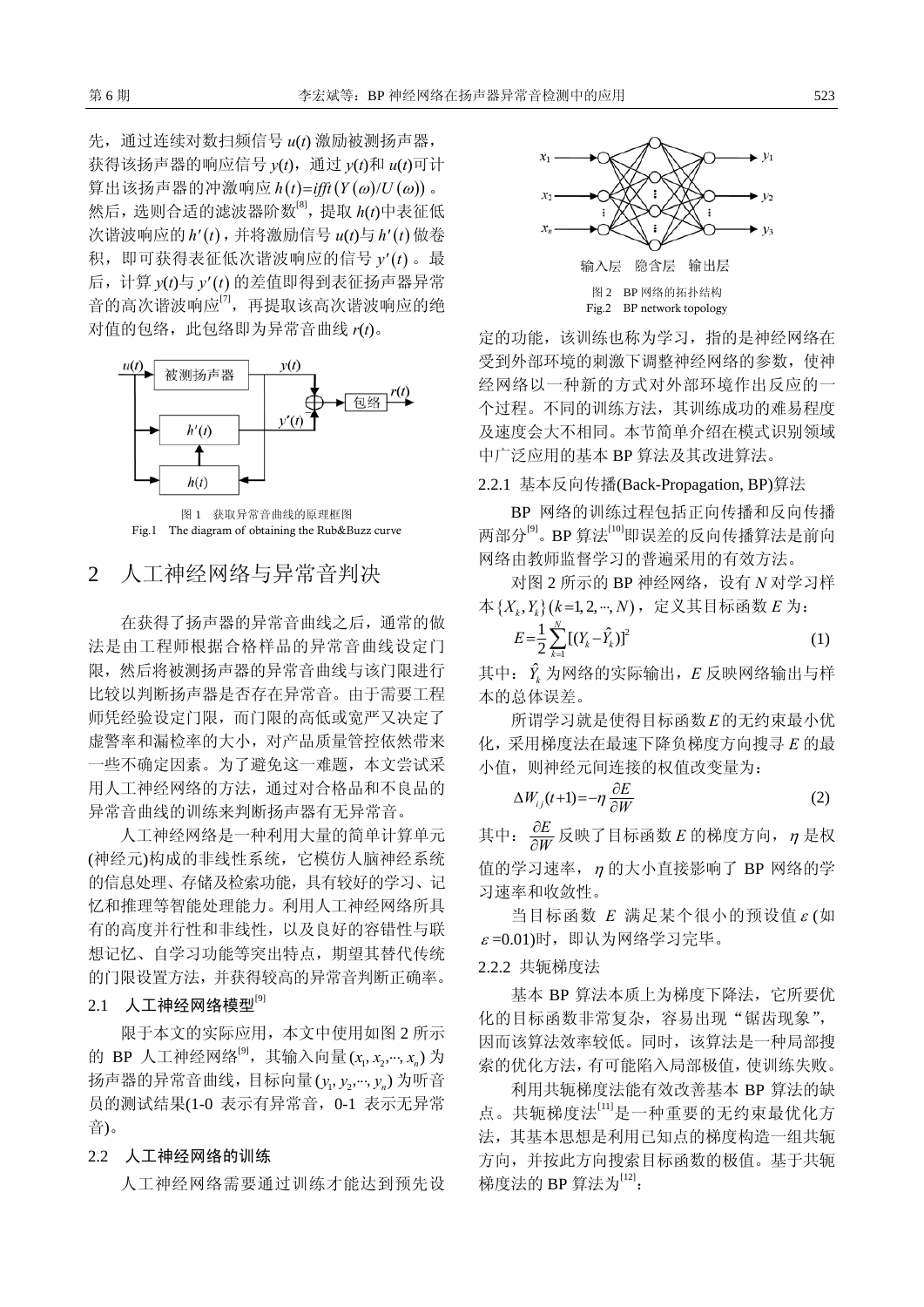首次权值调整取负梯度方向, 即

$$
\Delta W_{ij} = -\eta \frac{\partial E}{\partial W} \tag{3}
$$

从第二次起,权值修正方式为:首先计算共轭 因子 *β*,*β* 的计算公式为

$$
\beta = \frac{\left(\frac{\partial E}{\partial W_{ij}}(t)\right)^T \left(\frac{\partial E}{\partial W_{ij}}(t) - \frac{\partial E}{\partial W_{ij}}(t-1)\right)}{\left\|\frac{\partial E}{\partial W_{ij}}(t-1)\right\|^2}
$$
(4)

然后,再调整权值,权值的迭代公式为

$$
\Delta W_{ij}(t+1) = -\eta \left(\frac{\partial E}{\partial W_{ij}}(t) + \beta \Delta W_{ij}(t)\right) \tag{5}
$$

这样的修正方式可使得相邻两次的搜寻方向均呈 共轭关系,以保证较快的收敛速度。

在同等条件下(网络类型、样本、目标函数), 对比了基本 BP 算法和基于共轭梯度的 BP 算法, 所得误差曲线如图 3 所示。由图 3 可知,采用基本 BP 算法的网络在经过 217 次训练后,目标函数达 到 0.1076, 网络训练失败且出现了明显的"锯齿现 象": 而采用基于共轭梯度法的 BP 算法的 BP 网 络在经过 105 次训练后,目标函数达到 0.06268, 网络训练成功。而且后者的学习速率较前者显然快 很多。



2.2.3 隐含层节点数的确定

一般来说,一个多层网络的隐含层节点数是根 据网络的用途来决定的。本文中的 BP 网络输入层 节点数由异常音曲线决定,输出层节点数仅为 2 (1-0 表示有异常音,0-1 表示无异常音)。当输入层 和输出层的节点数量确定后,可根据经验公式  $k$ =log<sub>2</sub>n 确定隐含层节点数的大致范围<sup>[13]</sup>。*k* 为隐含 层的节点数,*n* 为输入层的节点数。在确定了隐含 层节点数的大致范围后,可再根据实际的训练情况 减少或增加隐含层的节点数。

#### 2.2.4 异常音判决

网络训练完毕后,只需将异常音曲线交由网络

去判断扬声器是否存在异常音。完整的异常音判决 流程如图 4 所示。



#### 3 实验验证

图 5 是所研制的扬声器异常音检测系统的原理 框图,由计算机产生的连续对数扫频信号经声卡的 D/A 转换输出,再由功率放大器放大后激励被测扬 声器。由传声器采集得到的被测扬声器的声响应信 号送至声卡,声卡对其做 A/D 转换后送给计算机。 计算机计算出扬声器的异常音曲线,并通过人工神 经网络判断是否存在异常音,最后在显示器上显示 判断结果。



被测扬声器是一款无绳电话用微型扬声器,激 励信号的频率范围为 100~8000 Hz, 电压有效值为 1.5 V,扫频时长为 0.5 s。扬声器和传声器采用垂直 对准方式,两者之间距离为 10 cm。图 6 给出了测 量得到的典型异常音曲线,包括合格样品和存在严 重异常音的异常音曲线,异常音曲线的数据长度均 为 225 个数据点。



本次实验中,选取了 725 个扬声器样品作为训 练样本。将这 725 个扬声器样品交由具有较高听音 水平的听音员进行听测,该听音员通常的听测结果